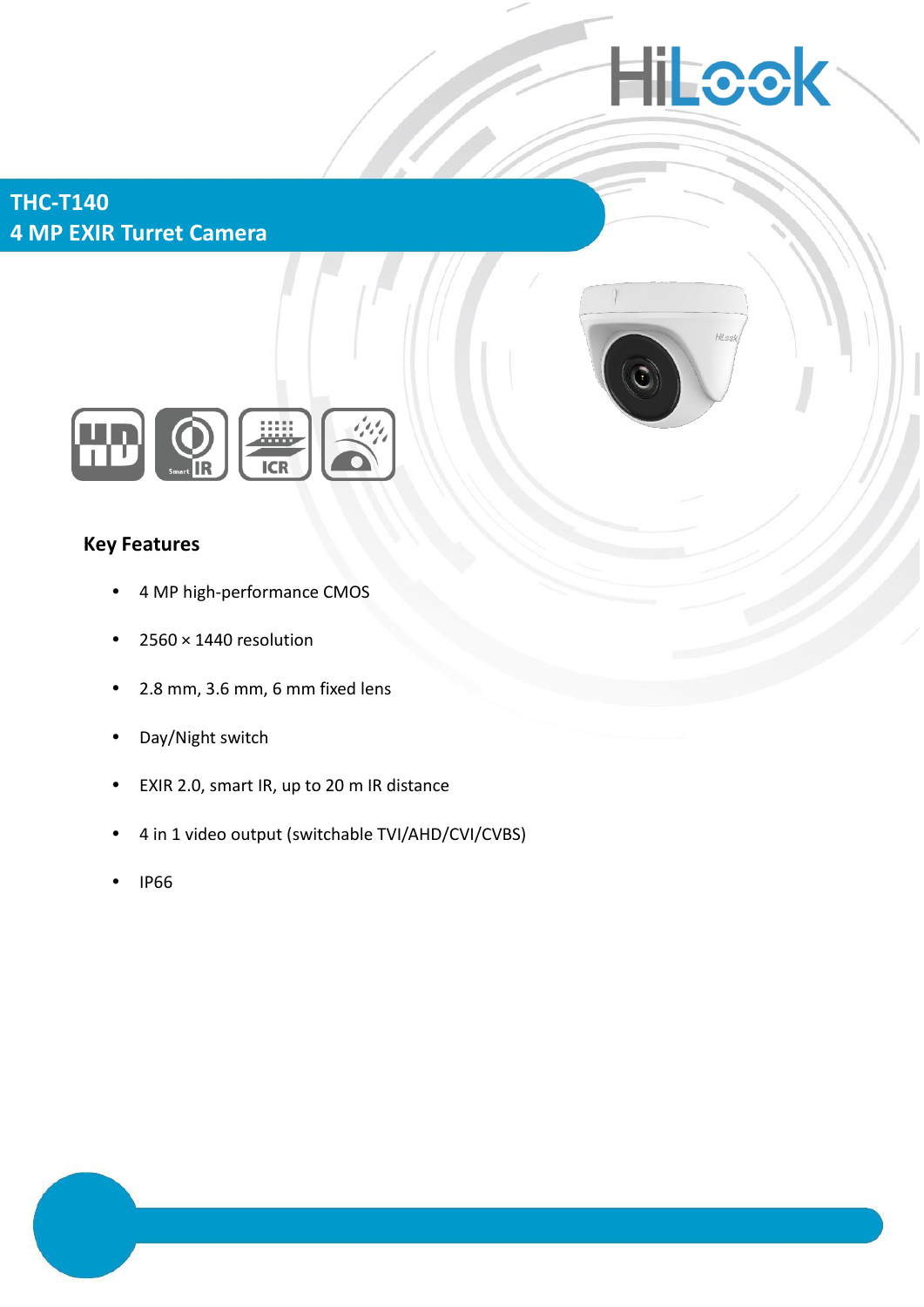

# **Specifications**

| Camera                      |                                                                              |
|-----------------------------|------------------------------------------------------------------------------|
| Image Sensor                | 4 MP CMOS image sensor                                                       |
| Signal System               | PAL/NTSC                                                                     |
| Resolution                  | 2560 (H) × 1440 (V)                                                          |
| Min. Illumination           | 0.01 Lux@(F1.2, AGC ON), 0 Lux with IR                                       |
| <b>Shutter Time</b>         | 1/25 (1/30) s to 1/50,000 s                                                  |
| Lens                        | 2.8 mm, 3.6 mm, 6 mm                                                         |
| Horizontal Field of View    | 100.2° (2.8 mm), 88° (3.6 mm), 56.9° (6 mm)                                  |
| Lens Mount                  | M12                                                                          |
| Day & Night                 | IR cut filter                                                                |
| Angle Adjustment            | Pan: 0° to 360°, Tilt: 0° to 75°, Rotation: 0° to 360°                       |
| Synchronization             | Internal synchronization                                                     |
| Video Frame Rate            | PAL: 1080p@25fps, 4 MP@25fps<br>NTSC: 1080p@30fps, 4 MP@30fps                |
| <b>Menu</b>                 |                                                                              |
| <b>AGC</b>                  | High/Medium/Low/Off                                                          |
| D/N Mode                    | Auto/Color/BW (Black and White)                                              |
| BLC                         | Support                                                                      |
| <b>DWDR</b>                 | Support                                                                      |
| Language                    | English                                                                      |
| <b>Functions</b>            | Brightness, Sharpness, DNR, Mirror, Smart IR                                 |
| <b>Interface</b>            |                                                                              |
| Video Output                | 1 HD analog output                                                           |
| Switch Button               | TVI/AHD/CVI/CVBS                                                             |
| <b>General</b>              |                                                                              |
| <b>Operating Conditions</b> | -40 °C to 60 °C (-40 °F to 140 °F), Humidity: 90% or less (non-condensation) |
| Power Supply                | 12 VDC ±15%                                                                  |
| Power Consumption           | Max. 4 W                                                                     |
| Protection Level            | <b>IP66</b>                                                                  |
| Material                    | Enclosure: Plastic<br>Main body: Metal                                       |
| IR Range                    | Up to 20 m                                                                   |
| Dimensions                  | $\emptyset$ 85.4 mm × 76.12 mm ( $\emptyset$ 3.38" × 2.67")                  |
| Weight                      | 170 g (0.37 lb.)                                                             |